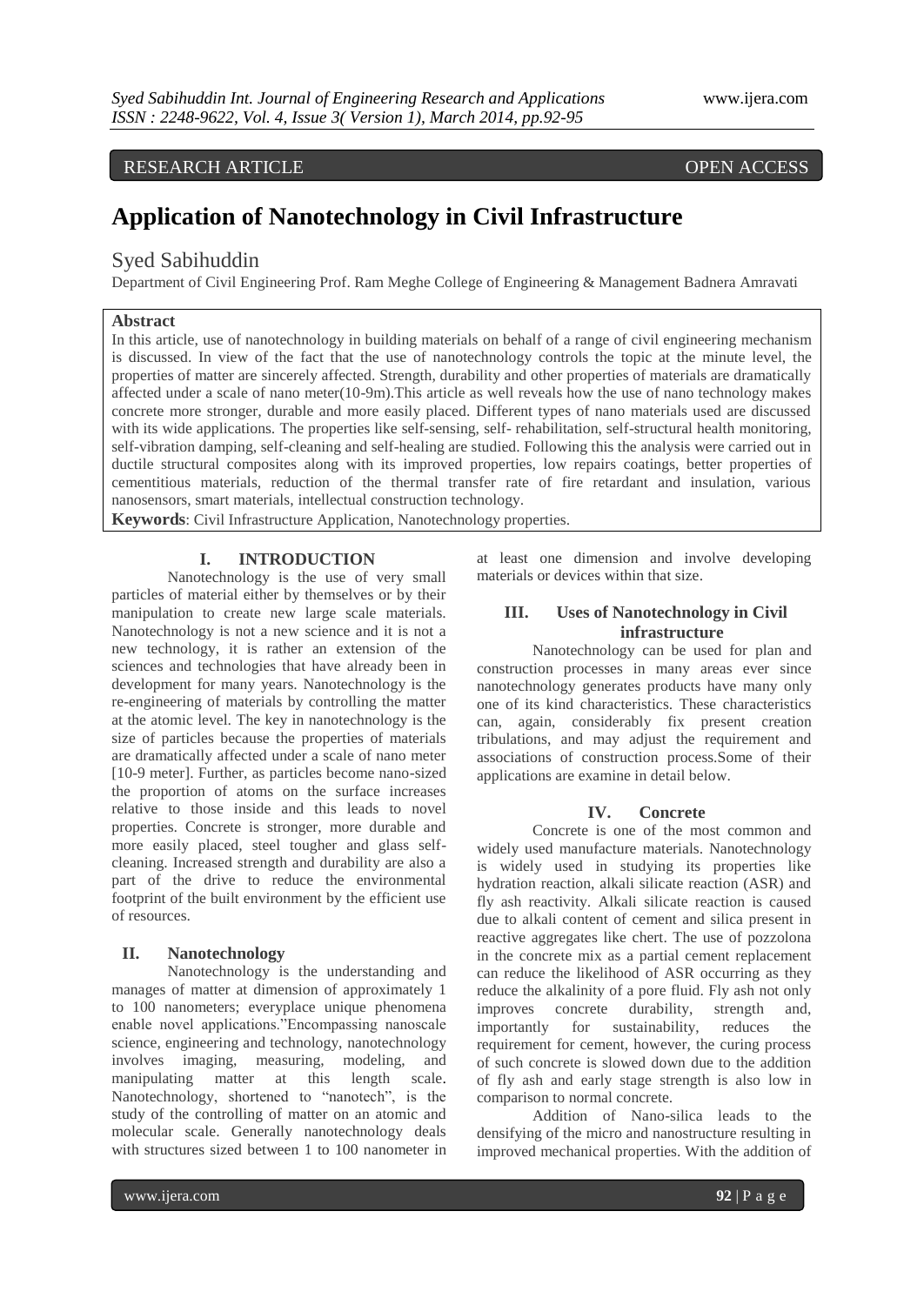nano-SiO<sub>2</sub> part of the cement is replaced but the density and strength of the fly-ash concrete improves particularly in the early stages. For concrete containing large volume fly ash, at early age it can improve pore size distribution by filling the pores between large fly ash and cement particles at Nano scale.

**Synthesized cementations nanoparticles, and Carbon nano tubes bridging cracks in cement composite, Nanolayered calcium aluminates particles.**



#### **V. COATINGS**

The coatings incorporate certain Nano particles or Nano layers have been developed for certain purpose including: protective or anticorrosion coatings for mechanism; self-cleaning, thermal control, energy saving, anti-reflection coatings for glass/windows; easy-to-clean, antibacterial coatings for work surfaces; and more durable paints and anti-graffiti coating for buildings and structures.. This coating works in two stages. First, using a 'photocatalytic' process, nanosized  $TiO<sub>2</sub>$  particles in the coating react with ultra-violet rays from natural daylight to break down and disintegrate organic dirt. Secondly, the surface coating is hydrophilic, which lets rainwater spread evenly over the surface and "sheet" down the glass to wash the loosened dirt away. It can therefore reduce airborne pollutants when applied to outdoor surfaces. Coating of  $7000 \text{ m}^2$  of road surface with such a material in Milan in 2002 has led to a 60% reduction in nitrogen oxides concentration at street level [22]. Research has also demonstrated that bimetallic Nano particles, such as Fe/Pd, Fe/Ag, or Zn/Pd, can serve as potent reductants and catalysts for a large variety of environmental contaminants [11].

**FE-SEM image of CdSe nanocrystalline film on glass coated with 10 nm Au nanoparticles. The Au nanoparticles are spherical and nearly 10 nm in diameter**.



#### **VI. Glass**

Fire-protective glass is another application of nanotechnology. This is achieve by using a clear in tumescent layer sandwiched between glass panel (an interlayer) formed of fumed silica  $(SiO<sub>2</sub>)$ nanoparticles which turns into a rigid and opaque fire shield when heated. The electro chromic coatings are being urbanized that react to changes in applied voltage by using a tungsten oxide layer; thereby becoming more opaque at the touch of a button. Because of the hydrophobic properties of  $TiO<sub>2</sub>$ , it can be applied in antifogging coatings or in self-cleaning windows  $[1]$ . Nano-TiO<sub>2</sub> coatings can also be applied to building exteriors to prevent sticking of pollutants, and thus reduce a facility"s maintenance costs [15].

**Scanning electron micrograph of ZnO nano particle thin film on glass substrate, Sample 1 (0.1 mM), inset cross sectional.**



#### **VII. Steel**

Steel has been widely available since the second industrial revolution in the late part of the 19th and early part of the 20th Century and has played a major part in the construction industry since that time. Fatigue is a significant issue that can lead to the structural failure of steel subject to cyclic loading, such as in bridges or towers. This can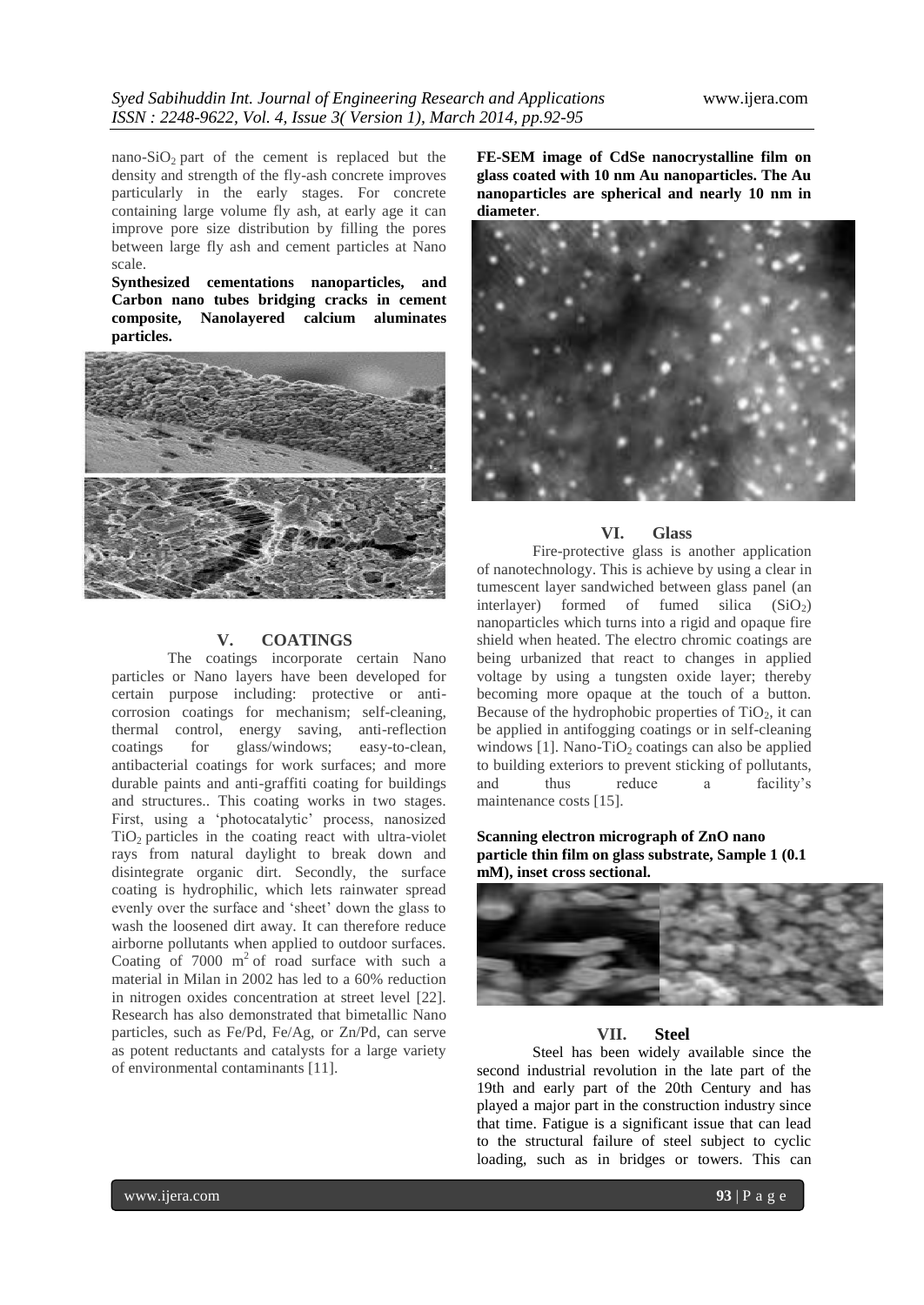happen at stresses significantly lower than the yield stress of the material and lead to a significant shortening of useful life of the structure. The current design philosophy entails one or more of three limiting measures: a design based on a dramatic reduction in the allowable stress, a shortened allowable service life or the need for a regular inspection regime. Stress risers are responsible for initiating cracks from which fatigue failure results and research has shown that the addition of copper nanoparticles reduces the surface unevenness of steel which then limits the number of stress risers and hence fatigue cracking. **Surface of the stainless steel after electro deposition of palladium nanoparticles at low and high magnifications are shown.**



#### **Acknowledgement**

I would like to thank to the Principal, Prof Ram Meghe College of Engineering & Management Badnera Amravati, for providing necessary facilities.

#### **VIII. CONCLUSION**

Nanotechnology offer infinite amounts of improvement in the civil engineering field. It has help improve the quality of and solved many issue with building materials such as concrete and steel. The use of nanotechnology has also helped formed more efficient also sustainable materials such as selfcleaning and self-repairing concrete and window. The use of coatings made from nanotechnology helps get better fire-resistance, corrosion protection, insulation, and innumerable other applications. Nanotechnology can even help improve the quality and availability of water. As a expected future civil engineer, this type of technology is of greatest importance to me as I will have to work with nanotechnology in my future. When looking at all of these innovations and improvements upon construction and environmental

areas, it can be clearly observed that nanotechnology is of especially important to the field of civil engineering and requirements to be bring into the engineering program of study at school. Nanotechnology is important to the future and improvement of civil engineering; on the other hand it cannot contribute to the field if it is not skilled on a wider level as well as to every aspiring civil engineer.

#### **REFERENCES**

- [1] sanchez, florence, and konstantin sobolev. "Nanotechnology in concrete--a review." construction and building materials nov. 2010: 2060+. General onefile. Web. **9 oct. 2012**.
- [2] "list of nanotechnology applications." Wikipedia. Wikimedia foundation, **30 sept. 2012. web. 09 oct. 2012**. <http://en.wiki pedia.org/wiki/list\_of\_nanotechnology\_appl ications>.
- [3] "nanotechnology doubling the service life of concrete." nanotechnology doubling the service life of concrete. n.p., jan. **2009. web. 09 oct. 2012**. <http://www.azonano.com/ news.aspx?newsid=9604>.
- [5] mohan, prem. "civil engineering seminar topics: significance of nanotechnology in construction engineering." civil engineering seminar topics: significance of nanotechnology in construction engineering. n.p., 17 **sept. 2011. web. 09 oct. 2012**. <http://civilenggseminar.blogspot.com/2011 /09/significance-of-nanotechnologyin.html>.
- [6] "code of ethics." american society of civil engineers. n.p., n.d. web. **29 oct. 2012**. <http://www.asce.org/leadership-andmanagement/ethics/code-of-ethics/>.
- [7] "nspe code of ethics for engineers." nspe code of ethics for engineers. National society of professional engineers, n.d. web. **30 oct. 2012**. <http://www.nspe.org/ethics/ codeofethics/index.html>.
- [8] herkert, joseph r. "engineering ethics." nae website. National academy of engineering, n.d. web. **29 oct. 2012.** <http://www.nae.edu /publications/bridge/engineeringethics7377/ continuingandemergingissuesinengineeringe thicseducation.aspx>.
- [10] M.C.Roco, R.S. Williams, and P. Alivisatos, Nanotechnology Research Directions: **IWGN Research Report**.
- [11] ARI News, 'Nanotechnology in Construction–one of the Top Ten Answers to World"sBiggestProblems."**2005**, www.aggregateresearch.com.